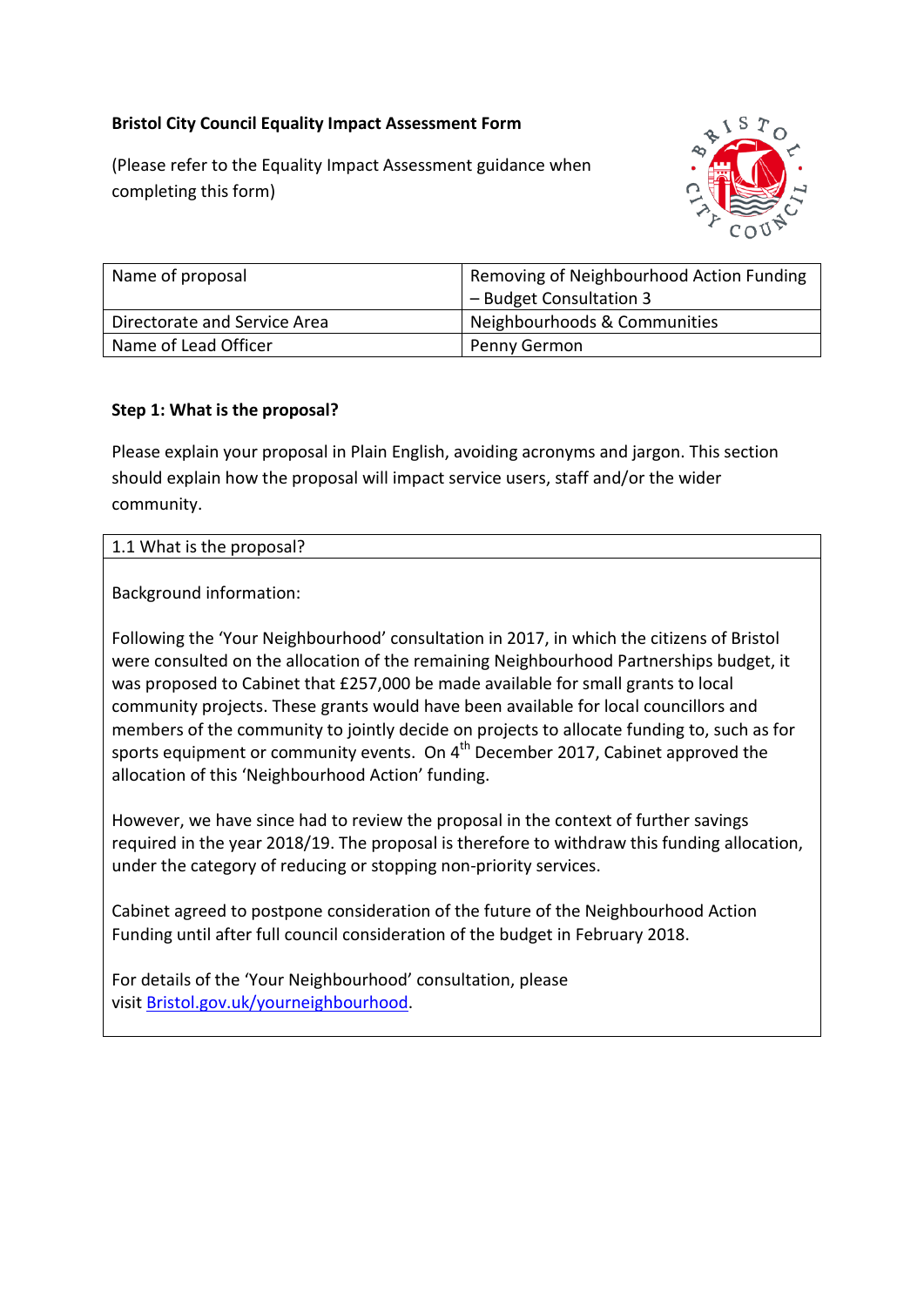## **Step 2: What information do we have?**

Decisions must be evidence-based, and involve people with protected characteristics that could be affected. Please use this section to demonstrate understanding of who could be affected by the proposal.

# 2.1 What data or evidence is there which tells us who is, or could be affected? Since 2010 Neighbourhood Partnerships have been allocated £10k per ward to support community projects. All wards have received the same amount of funding there has been no differentiation in terms of demographics.

The purpose of the funding has been to enhance the wellbeing of the local community. All Neighbourhood Partnerships chose to use the funding for small grants which were determined according to local priorities by residents and ward councillors. One of the main aims of the funding was to support the social action of local people. A whole variety of projects and activities have been funded including community events, small scale improvements to local parks such as benches, environmental improvements and equipment for local groups.

Grants are monitored annually. Recipients are asked to report on who benefited from the project or activity.

# **Results from 15/16 monitoring**

264 grants 129 forms returned (48%) 74758 beneficiaries of which: 7839 were young people 654 women 797 older people 677 Black, Asian and Minority ethnic people 1108 Disabled people 1 Lesbian, Gay, Bisexual and Transgender person 876 people who identify as having a faith or religion.

Notes:

- Some of the projects we have funded have been for small amounts of money, and as such monitoring has needed to be proportionate, this means that the quality of the information depends on the amount of funding awarded, the project/activity and the experience of those involved.
- Wellbeing has funded lots of one-off projects or purchases such as installing a new bench, purchasing equipment, or making environmental improvements such as planting or organising a community fun day. In these instances it is impossible to predict benefit or to carry out a full monitoring process.
- In many instances one figure has been given, for example, the number of young people or women with no further breakdown.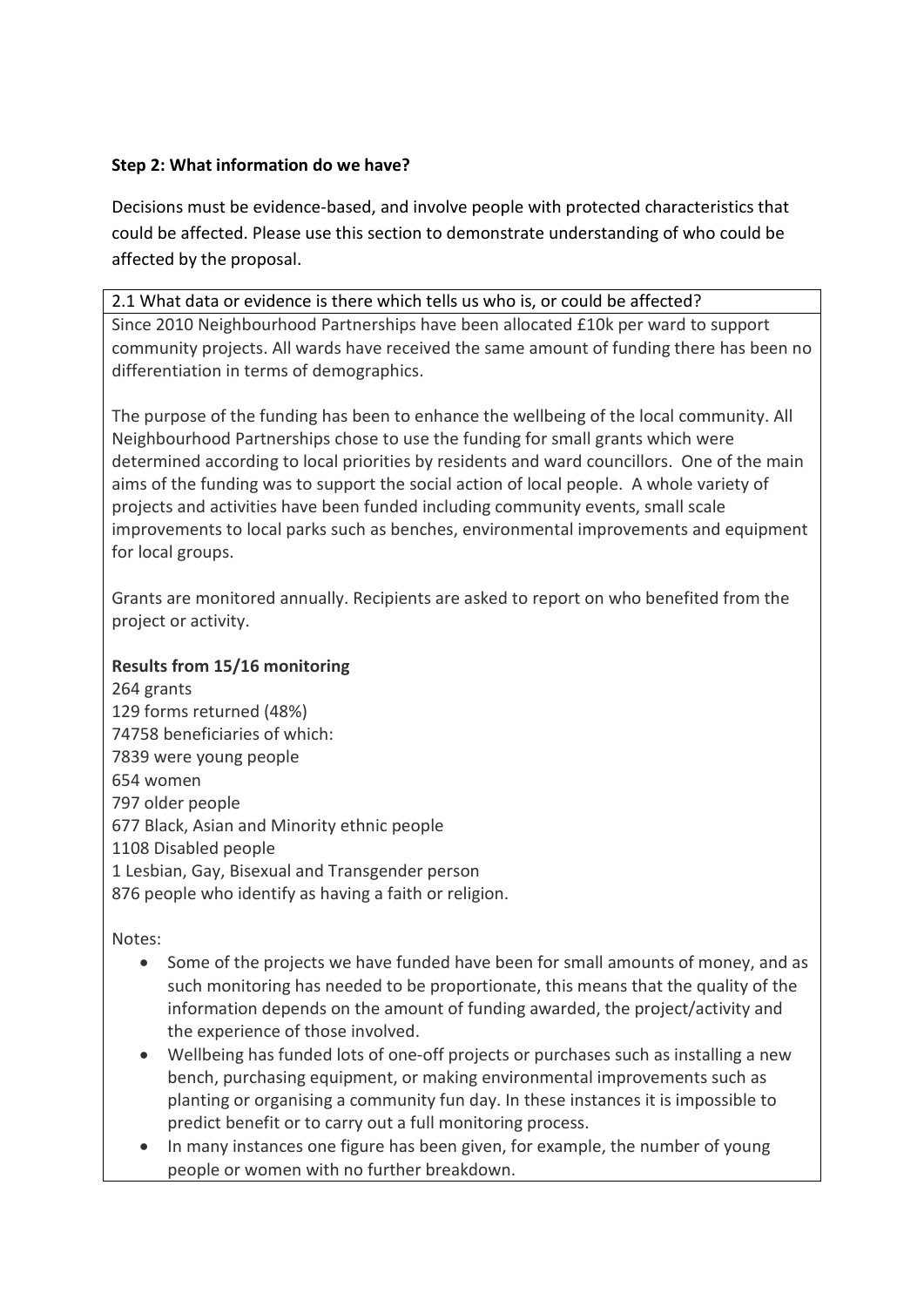- 15/16 is the latest data available. 16/17 monitoring forms are going out now and data will be available next year.
- Over time the grant forms and process were centralised with decisions being made in the local areas. The requirements of the process needed to be proportionate to the amount of funding and the aspiration to encourage citizen-led action.

The main beneficiaries in 15/16 were young people.

In the 'Your Neighbourhood' consultation it was proposed that any future small grants funding would be weighted in favour of communities ranked 0-20% most deprived in the Index of Multiple Deprivation. The majority of respondents to the survey supported this proposal, and the approach was approved by Cabinet, which would have made funding available that would have had benefits for people with protected characteristics who live in deprived communities.

2.2 Who is missing? Are there any gaps in the data?

The information is limited. We have some knowledge in terms of equalities monitoring for 12,000 out of the 74,800 beneficiaries (16%). It is unlikely that of the 74,800 beneficiaries only 654 were women and only 1 person was Lesbian, Gay, Bisexual and/or Transgender.

2.3 How have we involved, or will we involve, communities and groups that could be affected?

Following on from the 'Your Neighbourhoods' consultation earlier in the year, the council then ran a Corporate Strategy and Budget (CS&B) consultation, which was open between 6 November 2017 and 17 December 2017. 239 responses were received to the Neighbourhood Action survey, via the online and paper-based surveys, including alternative formats. 5 (2%) respondents completed the survey on paper (including large print and easy read formats), and the remaining 234 (98%) completed it online.

230 (96%) people answered one or more of the equalities monitoring questions.

The most common age of respondents is 45-64 years (37%), followed by 65-74 (26%) and 25-44 (22%). The proportion of responses in the age categories 45-64 years, 65-74 and over 75 are higher than these age groups' proportion of the population in Bristol. Survey responses from children (under 18), young people aged 18-24 and people aged 25-44 are under-represented.

41% of responses were from women and 48% were from men. (12% preferred not to say.) Disabled respondents (12%) is less than the proportion of disabled people living in Bristol . Respondents include more White British respondents than these groups' proportion of the Bristol population. Other White ethnicity and Mixed/Dual Heritage match Bristol's

population. Black/back British and Asian/Asian British citizens are under-represented. People with no religion and people with 'Any other religion or belief' are over-represented. Christians, Muslims Hindus and Sikhs are under-represented.

A full breakdown of respondent characteristics is found in Table C1 and Figure C2 in the fill consultation report, found at [https://www.bristol.gov.uk/en\\_US/council-spending](https://www.bristol.gov.uk/en_US/council-spending-performance/corporate-strategy-2018-2023-budget-consultation)[performance/corporate-strategy-2018-2023-budget-consultation.](https://www.bristol.gov.uk/en_US/council-spending-performance/corporate-strategy-2018-2023-budget-consultation)

**Step 3: Who might the proposal impact?**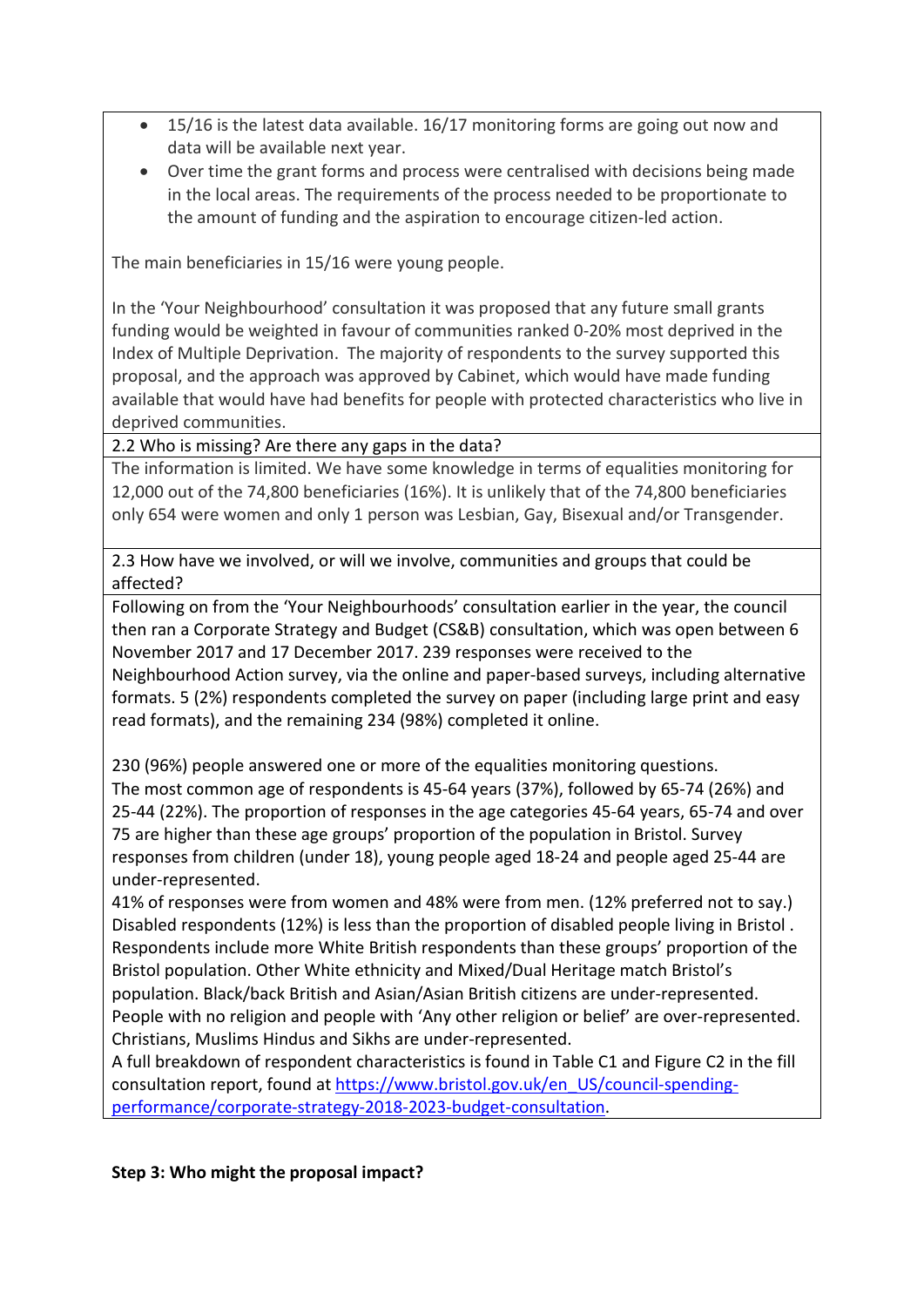Analysis of impacts on people with protected characteristics must be rigorous. Please demonstrate your analysis of any impacts in this section, referring to all of the equalities groups as defined in the Equality Act 2010.

3.1 Does the proposal have any potentially adverse impacts on people with protected characteristics?

Funding small community projects has helped people with protected characteristics to take action on the things they care about where they live albeit in low numbers compared to the overall beneficiaries. The fund has also made possible small scale improvements to make the neighbourhood more accessible and age friendly. As well as the direct benefits of the project the process itself can help to build skills, confidence and social capital.

The consultation does not present any additional or specific findings with regard to impact on equalities groups or people with protected characteristics although there is a general concern about the impact.

3.2 Can these impacts be mitigated or justified? If so, how?

The City Council would work with Voscur\* (www.voscur.org) and other partner organisations to make information available to local communities about access to funding and small grants, for example Quartet Foundation, and making best use of crowd sourcing and other more sustainable funding sources.

\*BCC funds Voscur to provide help and support to Bristol's community and voluntary sector. Helping community groups to access funding is an important part of this role.

As part of the council's work to join up services for children, young people and families, £350k is being offered to an organisation which can manage and distribute smaller grants to community organisations to tackle medium and longer term issues as well as responding to emerging social problems in communities. This has the potential to go a long way in mitigating the impact for young people.

To mitigate the impact in the short term and help communities become more sustainable and find alternative funding and ways to pursue their aspirations. It is proposed to make some funding available during 18/19 and review the Bristol Impact Fund small grants funding (subject to cabinet decision).

3.3 Does the proposal create any benefits for people with protected characteristics? No – this proposal is about removing the funding. 3.4 Can they be maximised? If so, how?

## **Step 4: So what?**

The Equality Impact Assessment must be able to influence the proposal and decision. This section asks how your understanding of impacts on people with protected characteristics